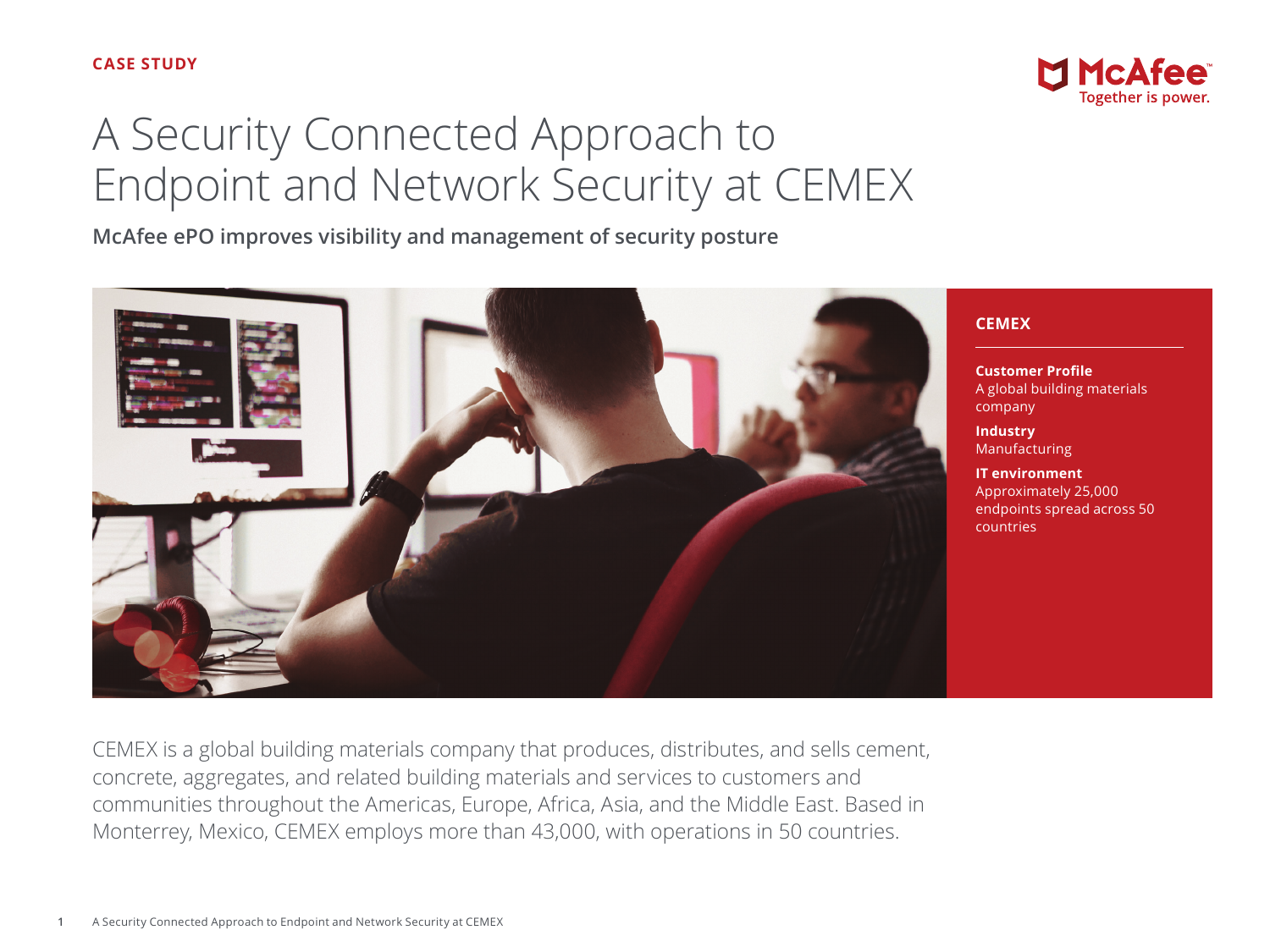# **Business Trigger: Enterprise Security to Combat Increasingly Sophisticated Threats**

As a global company, CEMEX faces security challenges at all levels of the business—from the systems on the manufacturing plant floor and business applications safeguarding sensitive information to the front-end and customer-facing applications. The need to have an integrated protection approach between the endpoints and the perimeter security has become a must rather than an option. Previously, the company relied on a mixed-vendor security environment that included several vendors' products.

"The incompatibility among different security solutions was a large hurdle that created inefficiencies for the security operations staff," relates Romeo Siquijor, chief information security officer and enterprise security head for process and IT, CEMEX. "We had little visibility on the overall security environment, and we had to push policies out one by one. We needed a more efficient means of managing the platforms with a more integrated approach."

# **Solution Focus: The Security Connected Platform from McAfee**

To address these requirements, CEMEX has been gradually replacing its multivendor security environment with an integrated, single-vendor solution from McAfee. The company began with McAfee® VirusScan® Enterprise antivirus software and McAfee Host Intrusion Prevention as a first layer of defense on its desktops. CEMEX has also installed McAfee Application Control, which blocks

the installation of unauthorized applications and foils advanced persistent threats, and McAfee Personal Firewall to block malware coming in to endpoints from the Internet. McAfee Application Control uses dynamic whitelisting technology and the McAfee Global Threat Intelligence cloud-based reputation service to provide complete protection from unwanted applications and code.

More recently, CEMEX faced increased threats from malware introduced through incoming emails and downloaded inadvertently when users access certain websites. To keep these types of threats at bay, the company added McAfee Email Gateway and McAfee Web Gateway to its security framework.

McAfee ePolicy Orchestrator® (McAfee ePO™) software provides centralized management and control over the entire security platform, giving CEMEX a unified view into its security posture and the ability to publish consistent policies and make changes from a single dashboard.

# **Why McAfee: A Holistic Approach to Enterprise Security**

Today, more than 80% of CEMEX's security platform consists of McAfee solutions—a percentage that is growing with the company moves to install the entire McAfee protection suite. "With the objective to have a single-vendor enterprise security platform, we know we've made the right choice with McAfee," notes Siquijor. "McAfee solutions are consistently named as leaders in the Gartner Magic Quadrant, and no other vendor has achieved the level of integration that McAfee has by far,

#### **Challenges**

Efficiently safeguard all endpoints and improve visibility and management of overall security posture

#### **McAfee Solution**

- McAfee ePolicy Orchestrator
- VirusScan Enterprise
- McAfee Host Intrusion Prevention
- McAfee Application Control for PCs
- McAfee Host Data Loss Prevention
- McAfee Endpoint Encryption
- McAfee Global Threat Intelligence
- McAfee Web Gateway
- McAfee Professional Services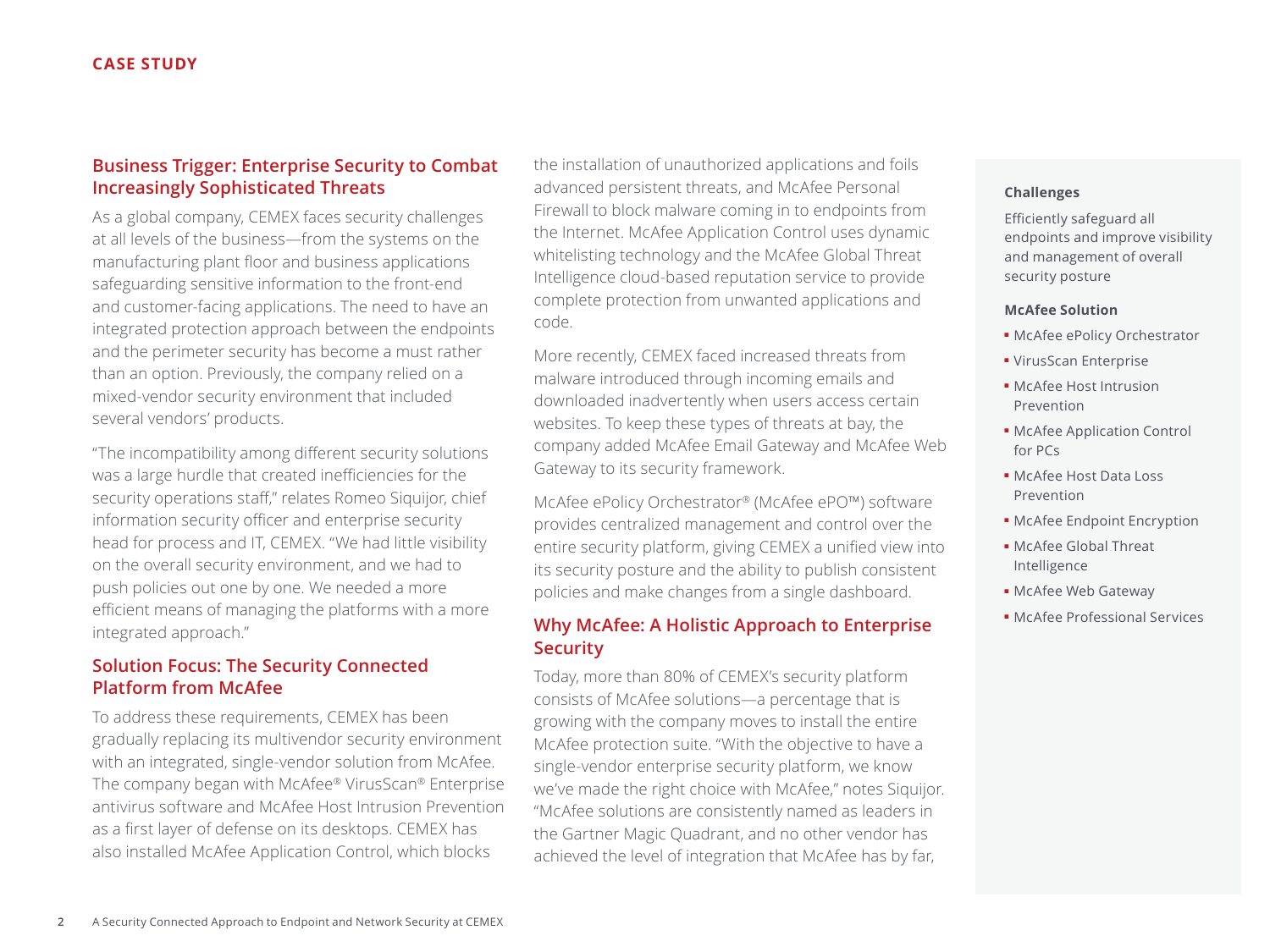#### **CASE STUDY**

with centralized management from a single [McAfee] ePO console. In our own evaluations, McAfee products consistently outpace their competition in cost, market presence, technology, and technical support."

# **An Integrated Platform with Flexible Security Administration**

With security data rolled up to a single McAfee ePO server in the security operations center (SOC) in Monterrey, Mexico, CEMEX administrators have visibility across the entire company infrastructure. They can decide which security tasks to manage globally from the SOC and which to offload to local or regional administrators by giving them limited access rights to McAfee ePO software. As CEMEX continues to migrate to a security framework based on integrated McAfee solutions, the company is benefiting from the ability of endpoint, network, and data security solutions to share information with one another for even greater visibility and more efficient, faster remediation. "McAfee ePO gives us all the flexibility we need to manage most of our security platforms efficiently," remarks Siquijor.

## **Powerful New Efficiencies**

McAfee Application Control is a powerful example of the efficiencies of centralized administration. The solution blocks advanced threats without requiring signature updates. From the McAfee ePO console, CEMEX administrators are able to consistently enable legitimate applications, block known and unknown malware, and properly manage new application software. Unlike most whitelisting solutions that require security

administrators to create and continually update a list of all approved applications, with McAfee Application Control, administrators simply define the path that needs to be followed to install new applications. If software isn't licensed, it simply won't be installed if application control is installed.

"The ability to define general policy rather than softwarespecific policies saves us a tremendous amount of time and effort," explains Siquijor. "Reporting and search functionalities within the McAfee solution makes it easier for us to pinpoint vulnerabilities—such as PCs with outof-date virus definitions, security system thresholds, and compliance of software licenses to name a few."

## **Locking Down Endpoint Security**

Working together, VirusScan Enterprise, McAfee Host Intrusion Prevention, and McAfee Application Control now protect more than 26,000 endpoints at CEMEX. The company has just ramped up an initiative for McAfee Endpoint Encryption and McAfee Host Data Loss Prevention, both of which will be initially rolled out to 10 departments that handle sensitive business and personal information, such as human resources, planning, legal, and others. "Data loss is becoming a threat all across the globe, but we're focusing first on regions that have stricter requirements for privacy protection, such as several European countries," Siquijor says. "With [McAfee] ePO, we can manage the rollout of solutions such as endpoint encryption and data loss prevention in a phased manner without disrupting enduser operations."

#### **Results**

- Safeguards against zero-day advanced persistent threats without signature updates
- Greatly diminishes administrative time, from defining policies to repairing workstations
- Protects more than 26,000 endpoints from email, web, and application-generated attacks
- Provides streamlined and integrated management of large, global security platform